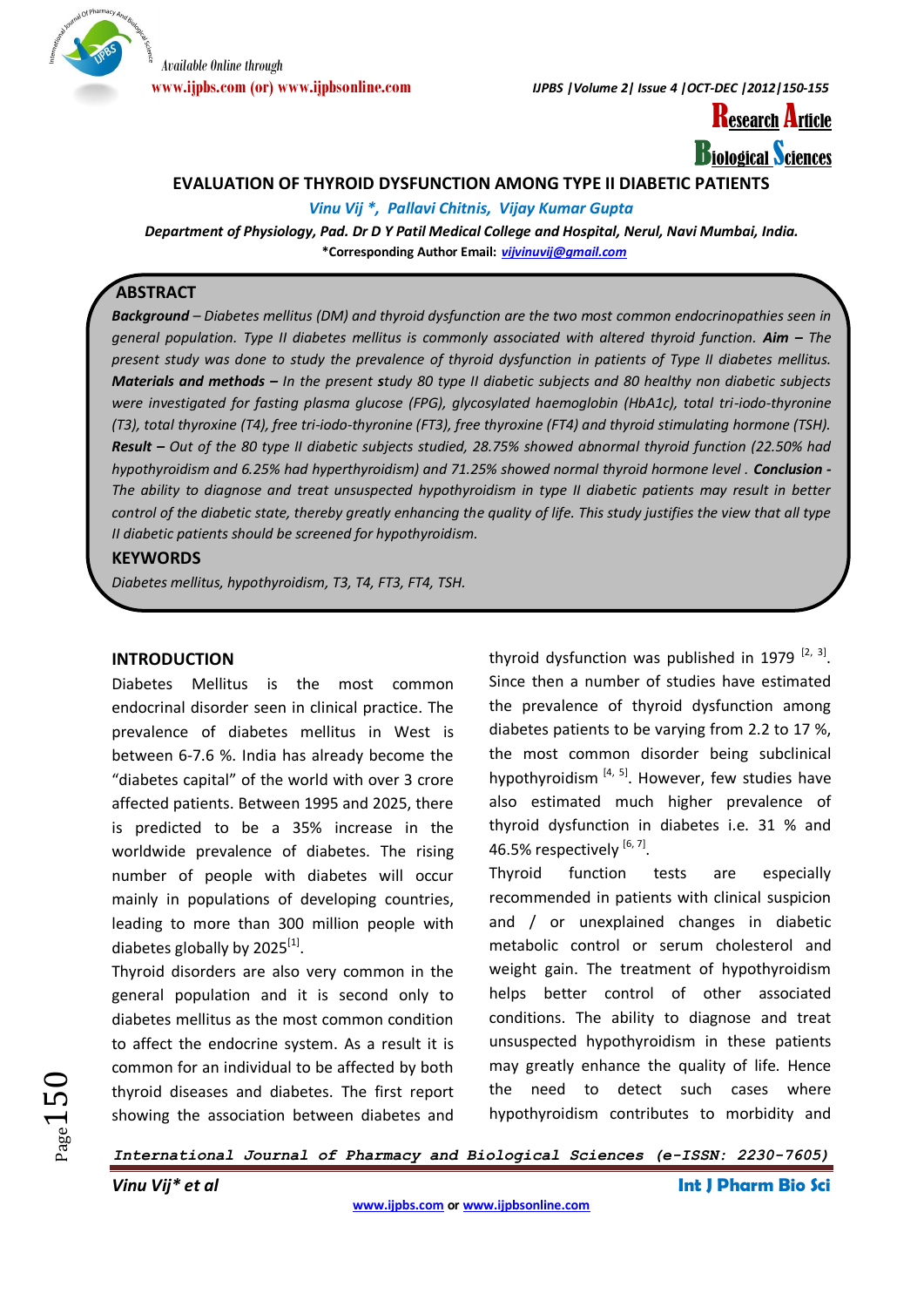

**www.ijpbs.com (or) www.ijpbsonline.com** *IJPBS |Volume 2| Issue 4 |OCT-DEC |2012|150-155*

where it is the cause for poor control of the associated conditions [1].

# **MATERIALS AND METHOD**

# **Patients' Data**

This study was conducted at a tertiary care hospital in Mumbai from January 2010 to February 2010. Outpatients attending the outpatient department and inpatients admitted in the wards who were either previously or newly diagnosed diabetic were included in the study. The study population consisted a total of 80 Type II diabetic patients (40 males and 40 females) and 80 non diabetic subjects (40 males and 40 females) with mean age of  $43.45 \pm 3.18$ and 41.77  $\pm$  2.53 respectively. The non-diabetic volunteers without history of diabetes mellitus whose FPG was less than 110 mg /dl on two occasions were the control subjects. These volunteers included non-diabetic subjects who came in the hospital for routine check-ups as advised by their attending physicians. The controls were not on any drugs.

# **Study Design**

Randomly selected diabetic patients were subjected to evaluation for thyroid function biochemically. The diagnosis of DM was based on the American Diabetes Association criteria for type II DM (fasting plasma glucose level higher than 126 mg/dl and/or glucose level exceeding 200 mg/dl at 2 hours in the 75 g oral glucose tolerance test).

### **Laboratory Data**

Venous blood sample was withdrawn and assayed for thyroid function (T3, T4, FT3, FT4,

Type II Diabetic Subjects (N=80) Male

Non Diabetic Subjects (N=80) Male

and TSH) and for the glycaemic status (FPG, HbA1c).

The following guidelines for detection of thyroid dysfunction were considered –

1) Normal – when FT3, FT4, T3, T4 and TSH were within the normal range.

2) Primary hypothyroidism – when TSH is more than 5.2 μIU/L and FT3, FT4, T3, T4 is less than the normal value.

3) Primary hyperthyroidism - when TSH is less than 0.2 μIU/L and FT4, FT3, T3, T4 is more than the normal values.

4) Subclinical hypothyroidism – when TSH is more than 5.2 μIU/L and FT3, FT4, T3, T4 is within the normal range.

5) Subclinical hyperthyroidism – when TSH is less than 0.2 μIU/L and FT3, FT4, T3, T4 are within the normal range.

# **Statistical Analysis**

All data was entered into Statistical Package for Social Sciences (SPSS 15.0 for windows) for analysis. The results were expressed as mean ± SD of each variable. The comparison between means was performed by student t test. P-value of 0.05 or less was interpreted as significant for the analysis.

# **RESULTS**

Table 1 presents the sex and age distribution of diabetic and non - diabetic subjects. Both Type II diabetic and non-diabetic subjects included 40 males and 40 females with mean age of 43.45  $\pm$ 3.18 and  $41.77 \pm 2.53$  respectively.

 $43.45 + 3.18$ 

 $41.77 \pm 2.53$ 

| age |  |
|-----|--|
|     |  |
|     |  |

40 40

40 40

**Group Sex No Mean age in years** 

Female

Female

*International Journal of Pharmacy and Biological Sciences (e-ISSN: 2230-7605)*

*Vinu Vij \*et al* **Int J Pharm Bio Sci**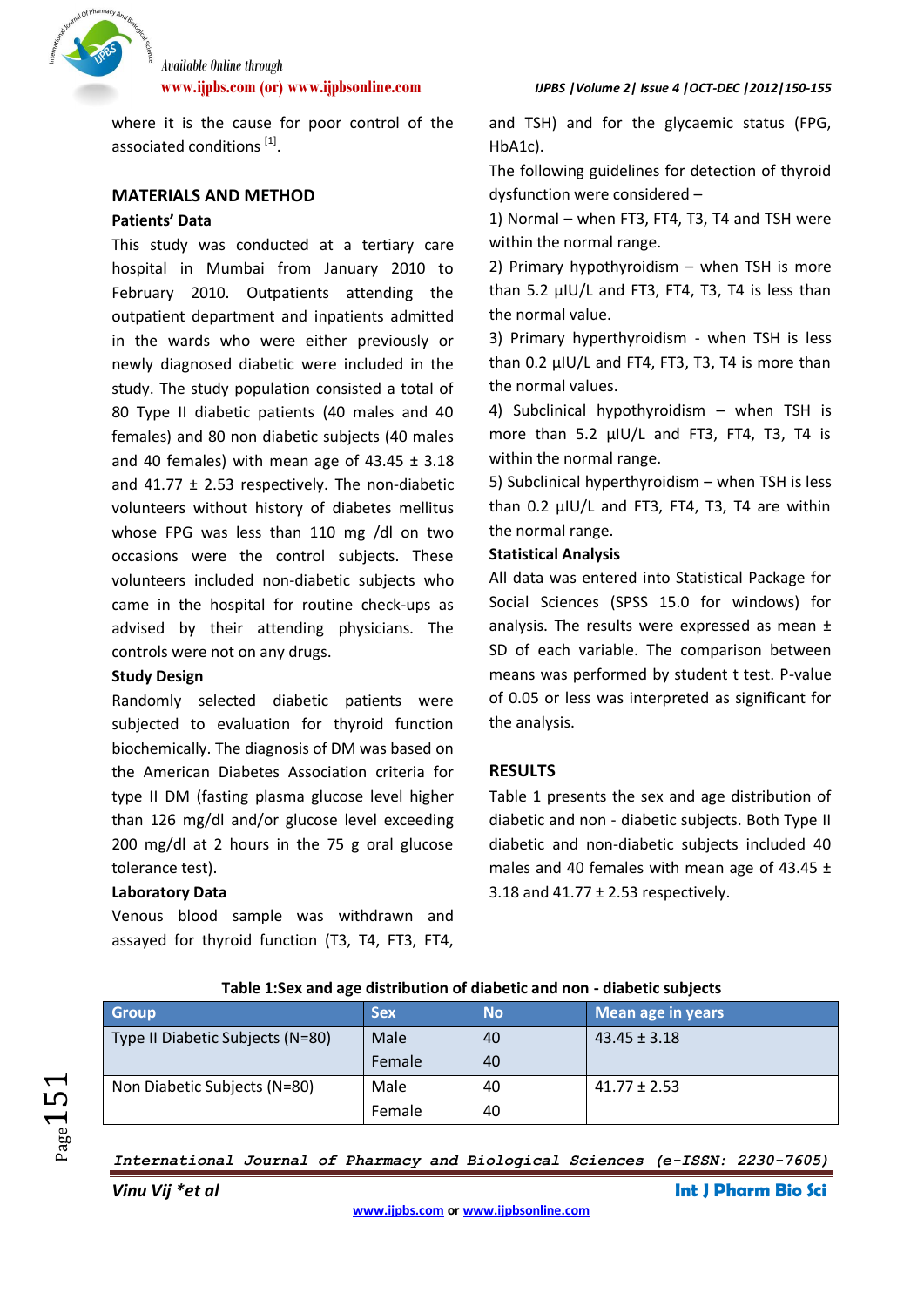VOf Pharmacy

Table 2 shows the level of various laboratory parameters in diabetic and non-diabetic subjects. FPG and HbA1c were significantly higher in diabetic patients as compared to the non-diabetic subjects. The serum levels of T3, T4, FT3 and FT4 were significantly lower in diabetic subjects as compared to the non-diabetic subjects while level of serum TSH was significantly higher in diabetic subjects as compared to the non-diabetic subjects.

| Parameters measured | Normal values           | Type II DM          | diabetic<br><b>Non</b><br>control | P value  |
|---------------------|-------------------------|---------------------|-----------------------------------|----------|
|                     |                         | $(n = 80)$          | group                             |          |
|                     |                         |                     | $n = 80$ )                        |          |
| <b>FPG</b>          | 70-110mg/dl             | $160.95 \pm 4.006$  | 83.80± 4.821                      | $0.000*$ |
| HbA1c               | $4.2 - 6.2 %$           | $7.372 \pm 0.195$   | $5.18 \pm 0.175$                  | $0.000*$ |
| Free T <sub>3</sub> | 1.5-4.2 pg /ml          | $2.174 \pm 0.053$   | $3.00 \pm 0.066$                  | $0.000*$ |
| Free T4             | $0.8 - 1.68$ ng/dl      | $1.044 \pm 0.049$   | $1.243 \pm 0.047$                 | $0.000*$ |
| T <sub>3</sub>      | 70-210 ng/dl            | $124.083 \pm 7.266$ | $154.141 \pm 4.792$               | $0.000*$ |
| T4                  | $5.2 - 11.8 \,\mu g/dl$ | $7.624 \pm 0.261$   | $8.465 \pm 0.2105$                | $0.000*$ |
| <b>TSH</b>          | $0.2 - 5.2$ µlU/ml      | $7.6006 \pm 1.276$  | $2.883 \pm 0.283$                 | $0.000*$ |

|  |  |  |  | Table 2 : level of various laboratory parameters in diabetic and non-diabetic subjects |  |
|--|--|--|--|----------------------------------------------------------------------------------------|--|
|--|--|--|--|----------------------------------------------------------------------------------------|--|

*p-value ≤0.05 –significant \**

Table 3 shows the distribution of thyroid disorder according to the gender in type II diabetes mellitus and non-diabetic control subjects.

| Table 3 : Type of thyroid disorders according to gender in type II diabetes mellitus and non-diabetic |
|-------------------------------------------------------------------------------------------------------|
| control group                                                                                         |

| Distribution Of<br><b>Subjects According</b><br><b>To Gender</b> | Subclinical<br>Hypothyroidism | Primary<br>Hypothyroidism | Subclinical<br>Hyperthyroidism | Primary<br>Hyperthyroidism |
|------------------------------------------------------------------|-------------------------------|---------------------------|--------------------------------|----------------------------|
| Type II DM Male<br>$(N = 40)$                                    | 3                             | $\overline{2}$            | 0                              | 2                          |
| Type II DM Female<br>$(N = 40)$                                  | 8                             | 5                         | 0                              | 3                          |
| Non Diabetic Male<br>$(N = 40)$                                  |                               | $\Omega$                  | 0                              | 0                          |
| Non Diabetic Female<br>$(N = 40)$                                | 2                             | 0                         | $\Omega$                       | $\Omega$                   |

Out of the 80 type II diabetic subjects studied, 28.75% showed abnormal thyroid function (22.50% had hypothyroidism and 6.25% had hyperthyroidism) and 71.25% showed normal thyroid hormone level.

The incidence of hypothyroidism was more in females as compared to the males in type II diabetes (Males 12.5 %, Females 32.50 %). Hypothyroidism was present in 22.50% patients, of which 13.75% had subclinical hypothyroidism and 8.75% had primary hypothyroidism.

*International Journal of Pharmacy and Biological Sciences (e-ISSN: 2230-7605)*

 $_{\rm Page}152$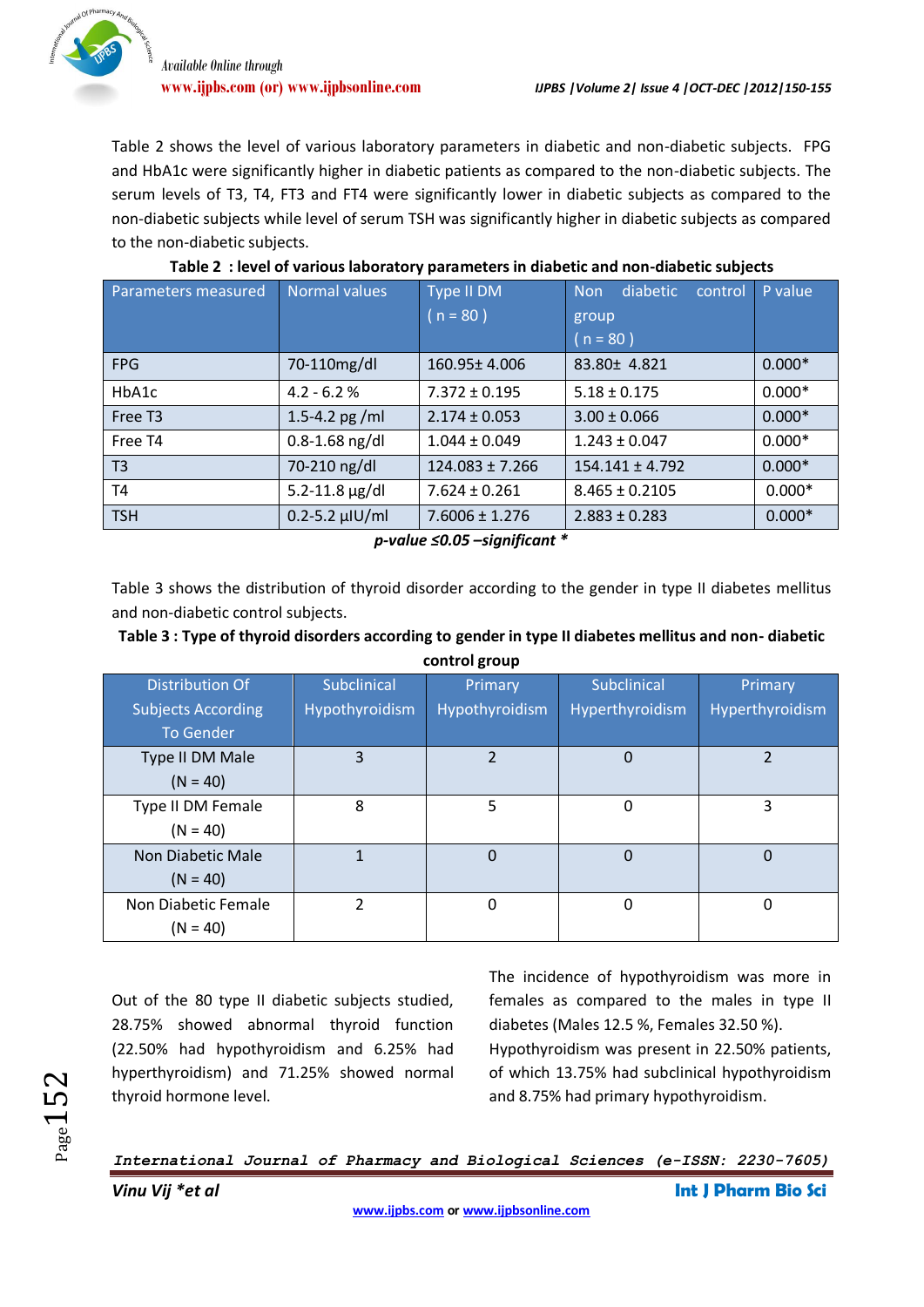

The results of the present study were in accordance with the reports of Suzuki *et al* <sup>[8]</sup>, Smithson *et al*<sup>[9]</sup>, Celani *et al*<sup>[10]</sup>, Udiang *et* al<sup>[11]</sup>, Perros P et al <sup>[12]</sup> and Gray RS,Borsey DQ et al <sup>[13]</sup> who in separate studies found altered thyroid hormone level (both low and high) in a diabetic patient.

# **DISCUSSION**

# **Effects of Thyroid Hormones on Glucose Homeostasis**

Thyroid hormones affect glucose metabolism via several mechanisms. Hyperthyroidism has long been recognized to promote hyperglycaemia [14]. During hyperthyroidism, the half-life of insulin is reduced most likely secondary to an increased rate of degradation and an enhanced release of biologically inactive insulin precursors [15, 16].

Endogenous production of glucose is also enhanced in hyperthyroidism via several mechanisms<sup>[17, 18]</sup>.

It is well known that diabetic patients with hyperthyroidism experience worsening of their glycaemic control and thyrotoxicosis has been shown to precipitate diabetic ketoacidosis in subjects with diabetes [19, 20].

As for hypothyroidism, glucose metabolism is affected as well via several mechanisms. A reduced rate of liver glucose production is observed in hypothyroidism and accounts for the decrease in insulin requirement in hypothyroid diabetic patients<sup>[21]</sup>.

A recent study involving subjects from a Chinese population found a higher TSH level in patients with metabolic syndrome compared to that in the non-metabolic syndrome group suggesting that subclinical hypothyroidism may be a risk factor for metabolic syndrome [22].

Uncontrolled hyperthyroidism in diabetic patients may trigger hyperglycaemic emergencies while recurrent hypoglycaemic episodes have been reported in diabetic patients

### **www.ijpbs.com (or) www.ijpbsonline.com** *IJPBS |Volume 2| Issue 4 |OCT-DEC |2012|150-155*

with hypothyroidism. Furthermore, thyroid dysfunction may amplify cardiovascular disease risk in diabetic patients through interrelationships with dyslipidaemia, insulin resistance and vascular endothelial dysfunction.

# **Effects of Diabetes Mellitus on Thyroid Hormones and Thyroid Diseases**

Altered thyroid hormones have been described in patients with diabetes especially those with poor glycaemic control. In diabetic patients, the nocturnal TSH peak is blunted or abolished, and the TSH response to TRH is impaired  $[23]$ . Reduced T3 levels have been observed in uncontrolled diabetic patients. This "low T3 state" could be explained by impairment in peripheral conversion of T4 to T3 that normalizes with improvement in glycaemic control.

The abnormal thyroid hormone level may be the outcome of various medications that the diabetic patients were receiving. For example, it is known that insulin  $[24]$ , an anabolic hormone enhances the level of FT4 while it suppresses the level of T3 by inhibiting hepatic conversion of T4 to T3. On the other hand some of the oral hypoglycaemic agents such as the phenylthioureas are known to suppress the level of FT4 and T4, while causing raised levels of TSH [25, 26] .

# **CONCLUSION**

The relationship between diabetes mellitus and thyroid disorders is characterized by a complex interdependent interaction. Furthermore, it seems that unidentified thyroid dysfunction could negatively impact diabetes and its complications. A higher frequency of retinopathy and nephropathy was observed in diabetic patients with subclinical hypothyroidism, and more severe retinopathy was noted  $[27, 28, 29]$ . Therefore, management of subclinical hypothyroidism in patients with diabetes may prove beneficial. We conclude that a systematic

*International Journal of Pharmacy and Biological Sciences (e-ISSN: 2230-7605)*

 $Page153$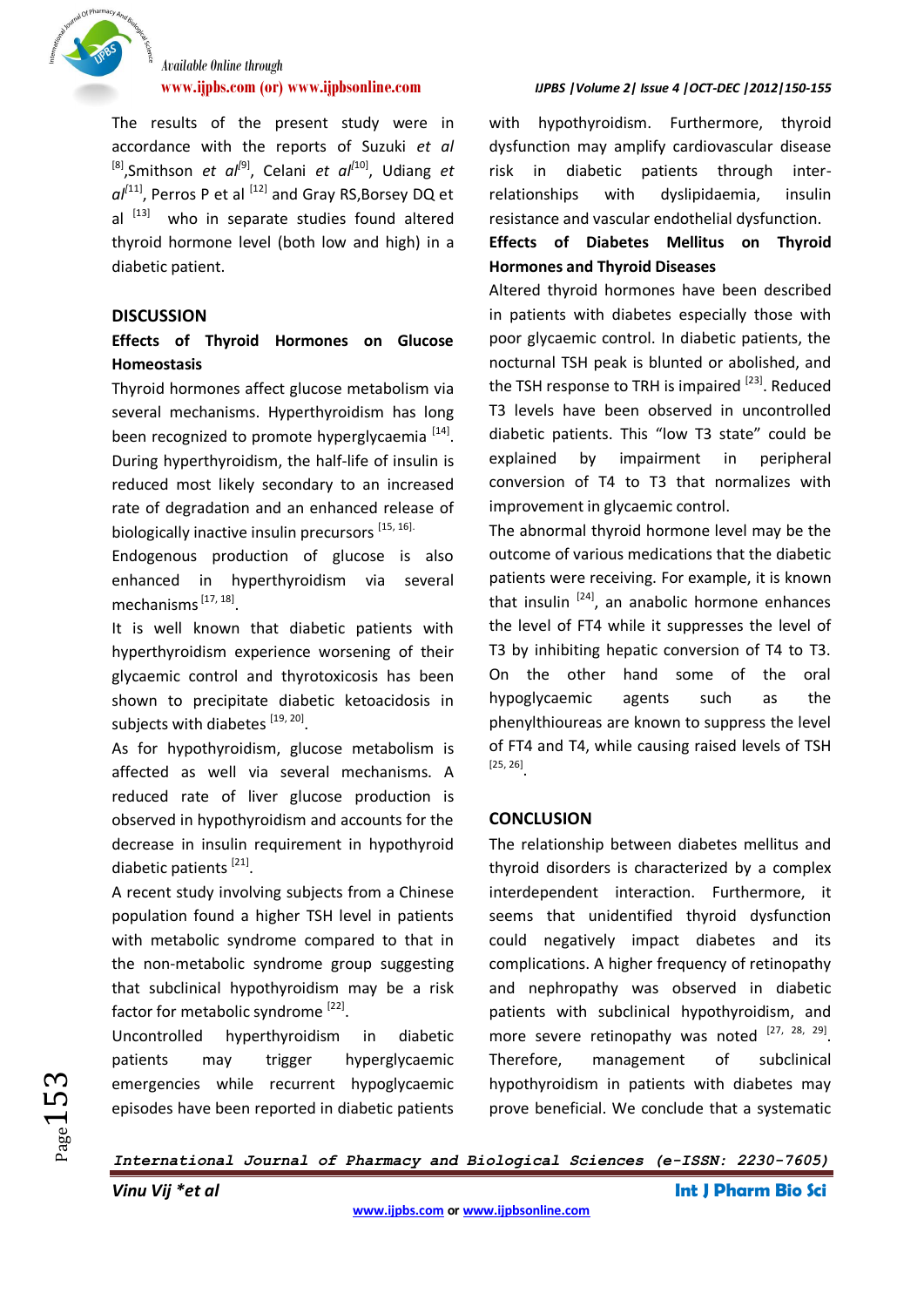

approach to thyroid testing in diabetic subjects is desirable; particularly in those patients whose associated conditions are difficult to manage. The treatment of hypothyroidism helps in better control of other associated conditions. The ability to diagnose and treat unsuspected hypothyroidism in these patients may greatly enhance the quality of life. Hence the need to detect such cases where hypothyroidism contributes to morbidity and where it is the cause for poor control of the associated conditions.

#### **REFERENCES**

- 1. Ramachandran A, Das A K. Diabetology. In: Shah Siddharth N, Anand M Paul, editors. API Textbook of Medicine. 7th ed. Mumbai: The Association of Physicians of India; 2003. p. 1097-8.
- 2. J. G. Hollowell, N. W. Staehling, W. Dana Flanders et al.,"Serum TSH, T4, and thyroid antibodies in the United States population (1988 to 1994): National Health and Nutrition Examination Survey (NHANES III)," *Journal of Clinical Endocrinology and Metabolism*, vol. 87, no. 2, pp. 489–499,2002.
- 3. P. Perros, R. J. McCrimmon, G. Shaw, and B. M. Frier, "Frequency of thyroid dysfunction in diabetic patients: value of annual screening," *DiabeticMedicine*, vol. 12, no. 7, pp. 622– 627, 1995.
- 4. A. Papazafiropoulou, "Prevalence of thyroid dysfunction among greek Type 2 diabetic patients attending an outpatient clinic," *Journal of Clinical Medicine Research*, vol. 2, no. 2, pp. 75–78, 2010.
- 5. D. H. Akbar, M. M. Ahmed, and J. Al-Mughales, "Thyroid dysfunction and thyroid autoimmunity in Saudi type 2diabetics," *Acta Diabetologica*, vol. 43, no. 1, pp. 14–18, 2006.
- 6. A. R. M. Radaideh,M. K. Nusier, F. L. Amari et al., "Thyroid dysfunction in patients with type 2 diabetes mellitus in Jordan," *Saudi Medical Journal*, vol. 25, no. 8, pp. 1046–1050, 2004.
- 7. O. Kordonouri, N. Charpentier, and R. Hartmann, "GADA positivity at onset of type 1 diabetes is a risk factor for the development of autoimmune thyroiditis," *Pediatric Diabetes*, vol. 12, no. 1, pp. 31– 33, 2011.
- 8. Suzuki, J., Nanno, M., Gemma, R., Tanaka, I., Taminato, T., and Yoshimi, T.(1994). The mechanism of thyroid hormone abnormalities in patients with diabetes mellitus. *Nippon Niabunpi. Gakki. Zasshi*. 7:465-470.

### **www.ijpbs.com (or) www.ijpbsonline.com** *IJPBS |Volume 2| Issue 4 |OCT-DEC |2012|150-155*

- 9. Smithson , M.J.(1998). Screening for thyroid dysfunction in a community population of diabetic patients. *Diabet Med.*15 (2): 148-150.
- 10. Celani ,M.F., Bonati, M.E. and Stucci, N.(1994). Prevalence of abnormal thyrotropin concentrations measured by a sensitive assay in patients with Type 2 diabetes mellitus. *Diabete Res*.27(1):15-25.
- 11. Udoing, C.E.J.A., Udoh, E., and Etukudoh, M.E.(2007). Evaluation of thyroid function in diabetes mellitus in Calabar, Nigeria, *Indian J. Clin. Biochem.* 22:74-78.
- 12. Perros P, McCrimmon R J, Shaw G, Frier B M. Frequency of thyroid dysfunction in diabetic patients: value of annual screening. Diabetic Medicine. 1995; 12: 622-7.
- 13. Gray R S, Borsey D Q, Seth John, Herd Robert, Brown N S, Clarke B F. Prevalence of subclinical thyroid failure in Insulin-Dependent Diabetes. Journal of Clinical Endocrinology and Metabolism. 1980; 50: 1034-7.
- 14. H. R. Maxon, K. W. Kreines, R. E. Goldsmith, and H. C. Knowles, "Long-term observations of glucose tolerance in thyrotoxic patients," *Archives of InternalMedicine*, vol. 135, no.11, pp. 1477–1480, 1975.
- 15. N. M. O'Meara, J. D. Blackman, J. Sturis, and K. S. Polonsky, "Alterations in the kinetics of C-peptide and insulin secretion in hyperthyroidism," *Journal of Clinical Endocrinology andMetabolism*, vol. 76, no. 1, pp. 79–84, 1993.
- 16. G. Dimitriadis, B. Baker, H. Marsh et al., "Effect of thyroid hormone excess on action, secretion, and metabolism of insulin in humans," *The American journal of physiology*, vol.248, no. 5, pp. E593–E601, 1985.
- 17. H. F. Kemp,H. S.Hundal, and P.M. Taylor, "Glucose transport correlates with GLUT2 abundance in rat liver during altered thyroid status,"*Molecular and Cellular Endocrinology*, vol. 128, no. 1-2, pp. 97–102, 1997.
- 18. T. Mokuno, K. Uchimura, R. Hayashi et al., "Glucose transporter 2 concentrations in hyper- and hypothyroid rat livers," *Journal of Endocrinology*, vol. 160, no. 2, pp. 285–289, 1999.
- 19. E. Sol´a, C. Morillas, S. Garz ´ on, M. G´ omez-Balaguer, and A. Hern´andez-Mijares, "Association between diabetic ketoacidosis and thyrotoxicosis," *Acta Diabetologica*, vol. 39, no. 4, pp. 235–237, 2002.
- 20. A. Bhattacharyya and P. G. Wiles, "Diabetic ketoacidosis precipitated by thyrotoxicosis," *Postgraduate Medical Journal*, vol. 75, no. 883, pp. 291–292, 1999.
- 21. F. Okajima and M. Ui, "Metabolism of glucose in hyper- and hypo-thyroid rats in vivo. Glucose-turnover values and futile cycle activities obtained with 14C- and

*International Journal of Pharmacy and Biological Sciences (e-ISSN: 2230-7605)*

 $Page154$ 

*Vinu Vij \*et al* **Int J Pharm Bio Sci**